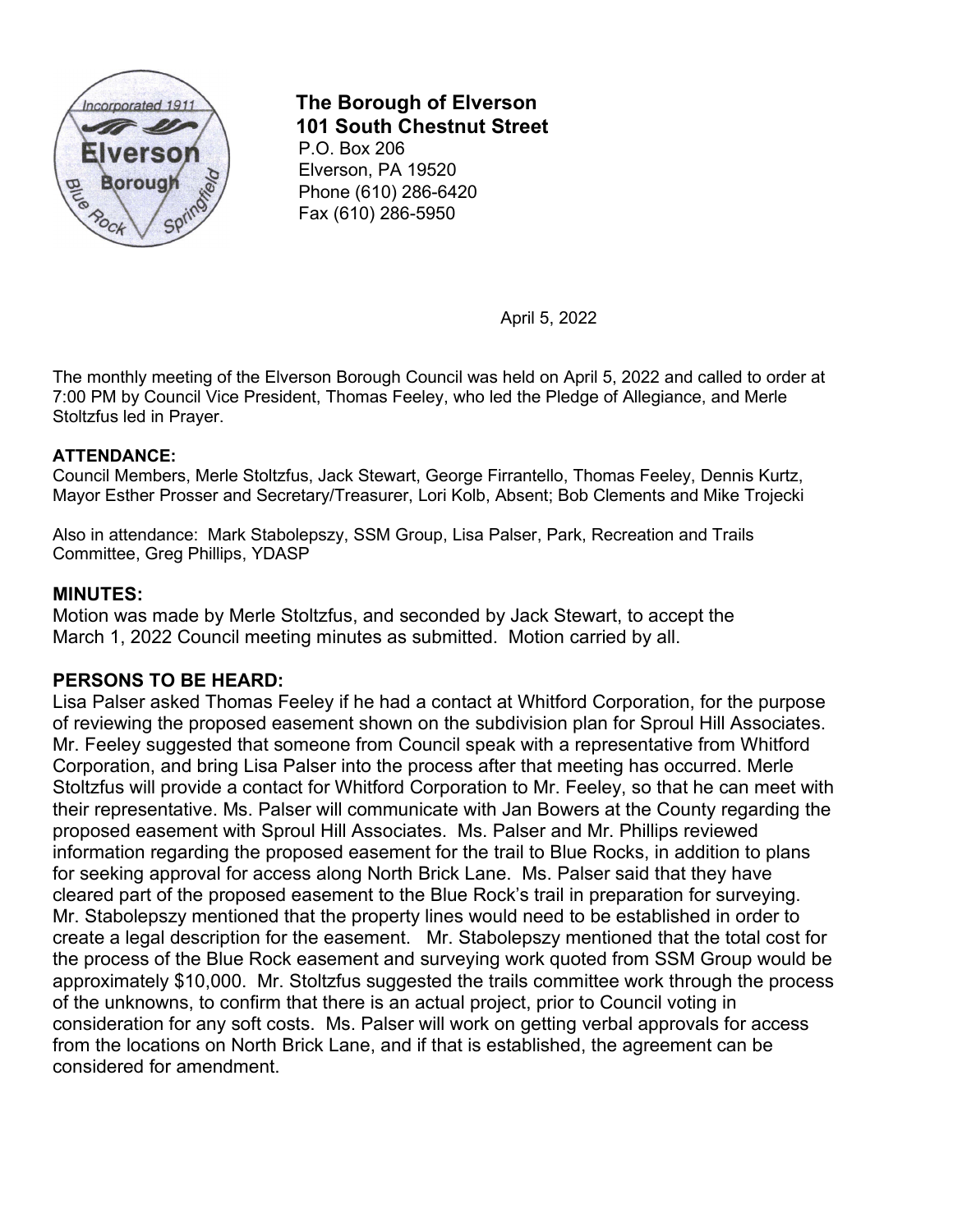## **TREASURERS REPORT:**

Motion was made by George Firrantello and seconded by Jack Stewart to accept the Treasurers Report and pay bills as presented. Motion carried by all.

#### **REVIEW OF RESTRICTED FUNDS**

George Firrantello reviewed the proposed use of ARPA funds proposed to be distributed to Elverson Honey Brook EMS, based on the calculated formula.

Motion was made by George Firrantello, seconded by Merle Stoltzfus to approve the contribution of \$25,000 from the Borough's ARPA fund, to be allocated to the Elverson Honey Brook EMS, contingent upon all other townships, and Borough's served by the EMS, agreeing to provide their calculated share of the allocation. Motion approved by all.

## **VICE PRESIDENTS REPORT:**

Thomas Feeley reviewed the Wildlife Corridors for Pennsylvania Letter, and asked if Council would support further research of the concept. Council agreed to support the concept of plans to research proposed Wildlife Corridors for Pennsylvania.

## **MAYORS REPORT:**

Esther Prosser reported that she has recruited some good members for neighborhood watch. Ms. Prosser mentioned that there was a young man in the Borough who was interested in having a skate park in the Borough. Ms. Prosser mentioned the committee is just gathering some preliminary information on skate parks at this time. Ms. Prosser reported that Comcast has requested to have their vehicle on site for Borough events, with their team available to review products and services they will soon be offering the residents. Council agreed to allow the Comcast vehicle to be available at the yard sale in May, and at the Elverson Day event in June. Ms. Prosser mentioned the Elverson Day committee is working on plans for having food vendors for the Elverson Day Event, and a local brewery has requested to participate. Ms. Prosser will look into whether a brewery would be permitted to attend the event, since the Borough is designated as a dry town, and Mr. Phillips will consult with his partner who does LCB work.

## **BUILDING, GROUNDS STREETS AND LIGHTS:**

Thomas Feeley reported that the electricity work has been completed in preparation for the security system at Livingood Park, which is scheduled to be installed next week. Mr. Feeley mentioned he would like to have additional cameras installed at the Borough building, and train station. Mr. Feeley said that he has been working with a handyman on small projects. Mr. Feeley reported that the flag pole at the park will be repaired, and the flag will be raised. Mr. Feeley said that the electrician will be coming back to look at the lights in the gazebos to see what is required to reconnect the wiring. Mr. Feeley reviewed the quote to replace the damaged of the 25 MPH speed limit sign on N. Pine Street, and Mr. Stoltzfus said the sign would be the responsibility of the HOA. Lori Kolb will notify the HOA regarding the sign. Mr. Feeley reviewed the proposed agreement with Bollinger's for the use of the portable restrooms at Livingood Park.

Motion was made by Merle Stoltzfus, seconded by Dennis Kurtz, to execute the rental agreement with Bollinger Septic Services, for the rental of the portable restrooms at Livingood Park. Motion carried by all.